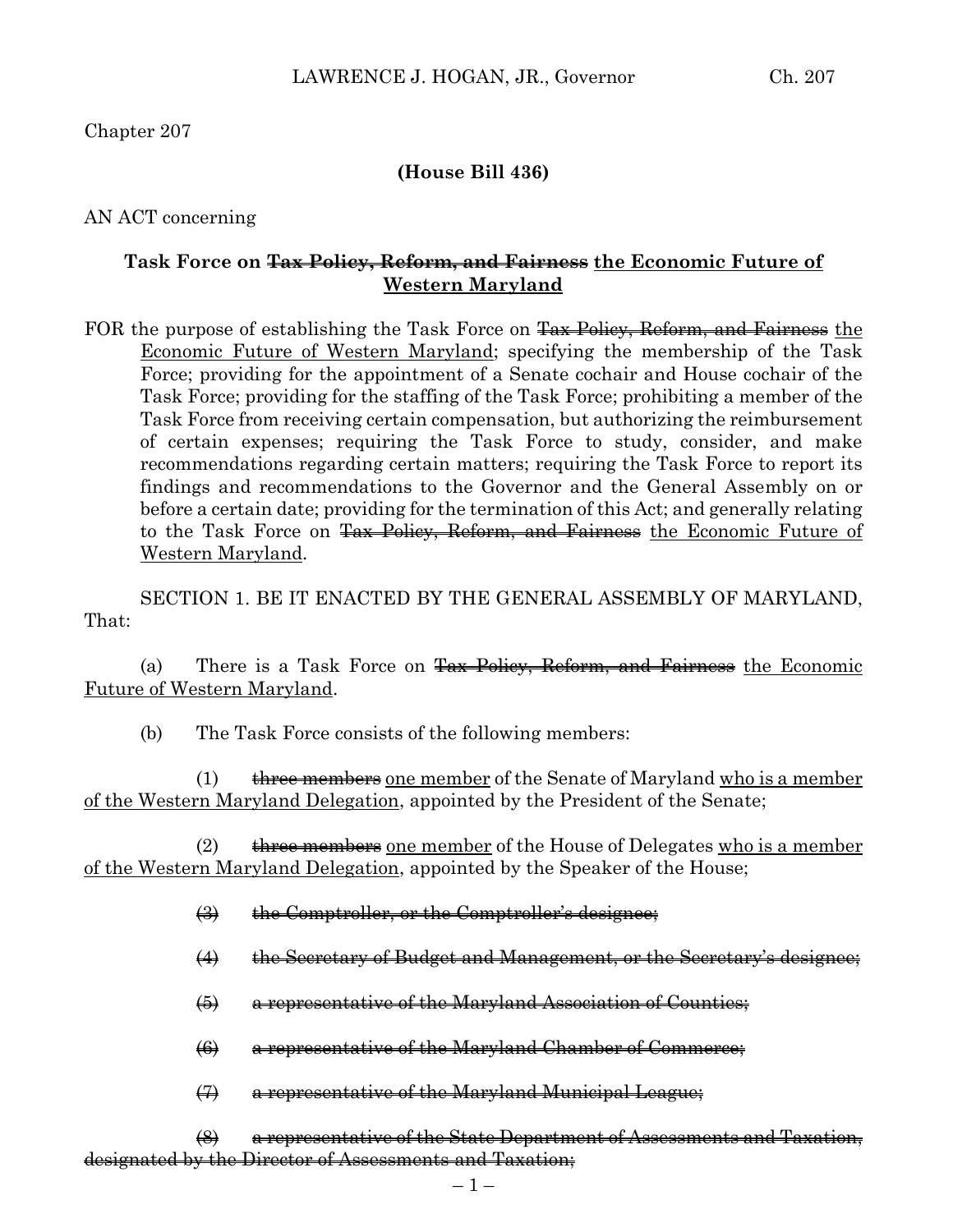$$(9)$  one economists, appointed by the Government;$ 

(10) one member of the faculty of the University of Maryland School of Public Policy, appointed by the Governor;

(11) one member of the faculty of the University of Maryland Robert H. Smith School of Business, appointed by the Governor; and

(12) two members of the public, each of whom shall be an attorney at law or an accountant knowledgeable about the State's tax structure, appointed by the Governor.

(3) the Secretary of Commerce, or the Secretary's designee;

(4) the Executive Director of the Maryland Technology Development Corporation, or the Executive Director's designee;

(5) one county elected official serving in Allegany County, Garrett County, or Washington County, appointed by the Maryland Association of Counties;

(6) one municipal elected official serving in Allegany County, Garrett County, or Washington County, appointed by the Maryland Municipal League;

(7) a representative of Frostburg State University who has relevant experience in economics, economic development, or business, appointed by the President of Frostburg State University;

(8) a representative of the Tri–County Council for Western Maryland, appointed by the Board of Directors of the Council;

(9) one representative of the business community, appointed by the Allegany County Chamber of Commerce;

(10) one representative of the business community, appointed by the Garrett County Chamber of Commerce; and

(11) one representative of the business community, appointed by the Washington County Chamber of Commerce.

(c) (1) The President of the Senate shall designate one of the members appointed from the Senate as cochair of the Task Force.

(2) The Speaker of the House shall designate one of the members appointed from the House of Delegates as cochair of the Task Force.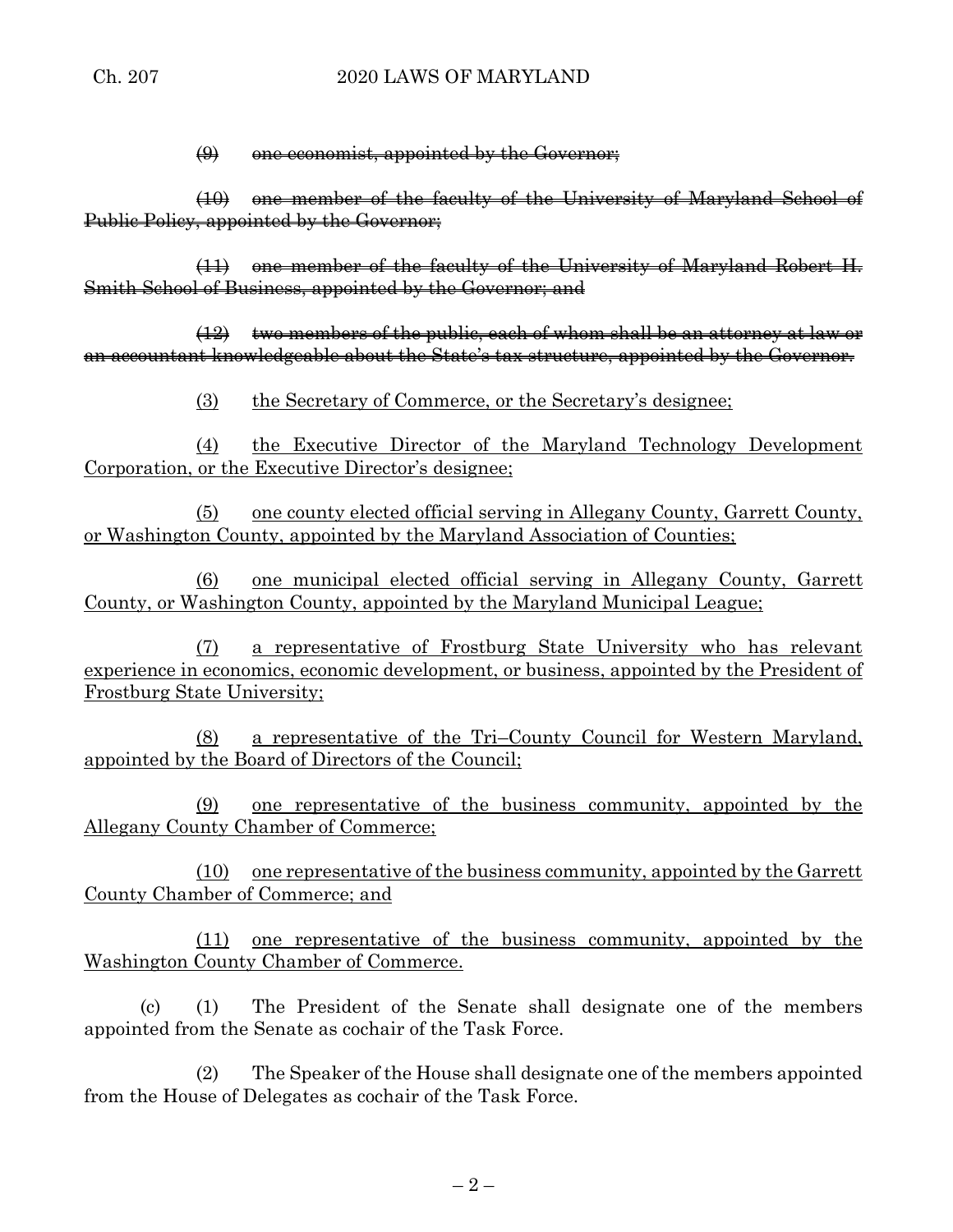(d) The <del>Office of the Comptroller and the Department of Budget and Management</del> Department of Commerce shall provide staff for the Task Force.

(e) A member of the Task Force:

(1) may not receive compensation as a member of the Task Force; but

(2) is entitled to reimbursement for expenses under the Standard State Travel Regulations, as provided in the State budget.

(f) The Task Force shall:

(1) study the current revenue structure of the State, including income, sales, corporate, motor fuel, excise, and property taxes, tax exemptions and credits, and fees;

 $\left( 2 \right)$  review the academic and economic research on state and local tax policy to assist in the overall assessment of efficacy, fairness, and competitiveness of the current revenue structure of the State;

(3) review the revenue structure of neighboring jurisdictions for the purpose of evaluating the regional competitiveness of the State's tax structure;

(4) consider the nature of the State's economy and the importance of service and professional businesses to economic development;

(5) consider whether or not the current revenue structure of the State should be reformed, modified, and modernized, including by considering:

(i) reforms that would mitigate any adverse effects on State taxpayers that are the result of the federal Tax Cut and Jobs Act;

(ii) the imposition of a payroll tax, carried interest tax, or remote sales tax in order to offset reductions to the State's income tax and State and local property taxes; and

(iii) the encouragement of charitable contributions by taxpayers to State institutions; and

(6) make recommendations regarding changes to the State's revenue structure that:

- $\leftrightarrow$  promote job growth and economic development;
- (ii) ensure fairness, simplicity, and transparency;